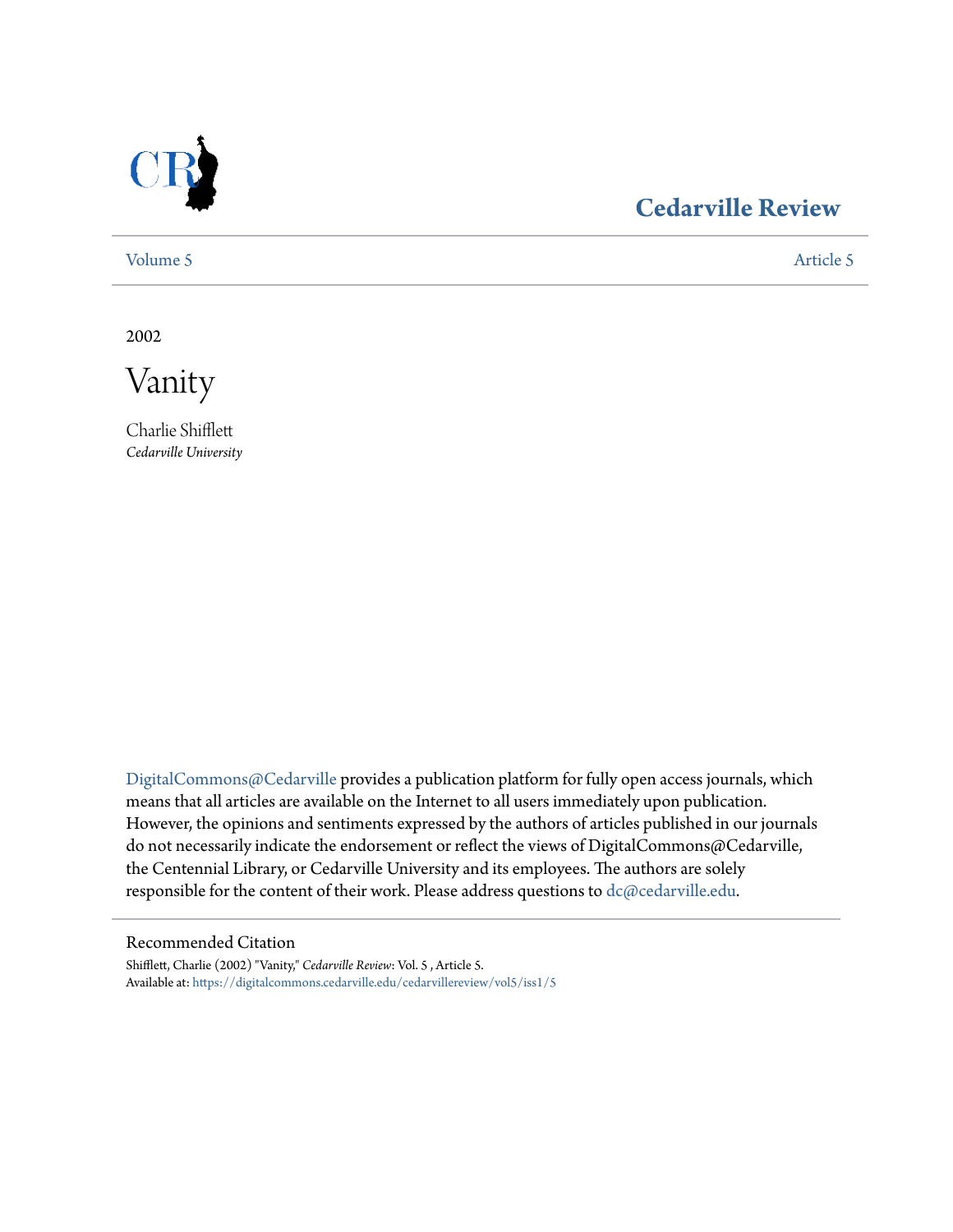# Vanity

Browse the contents of [this issue](https://digitalcommons.cedarville.edu/cedarvillereview/vol5/iss1) of *Cedarville Review*.

# **Creative Commons License**  $\bigcirc$   $\circ$

This work is licensed under a [Creative Commons Attribution-Noncommercial-No Derivative Works 4.0](http://creativecommons.org/licenses/by-nc-nd/4.0/) [License.](http://creativecommons.org/licenses/by-nc-nd/4.0/)

# **About the Contributor (Optional)**

Charlie Shifflett is a senior Bible comprehensive major. Charlie plans to teach English in China for two years, after which he hopes to pursue graduate work at the University of Pittsburgh.

Follow this and additional works at: [https://digitalcommons.cedarville.edu/cedarvillereview](https://digitalcommons.cedarville.edu/cedarvillereview?utm_source=digitalcommons.cedarville.edu%2Fcedarvillereview%2Fvol5%2Fiss1%2F5&utm_medium=PDF&utm_campaign=PDFCoverPages)

Part of the <u>[Nonfiction Commons](http://network.bepress.com/hgg/discipline/1152?utm_source=digitalcommons.cedarville.edu%2Fcedarvillereview%2Fvol5%2Fiss1%2F5&utm_medium=PDF&utm_campaign=PDFCoverPages)</u>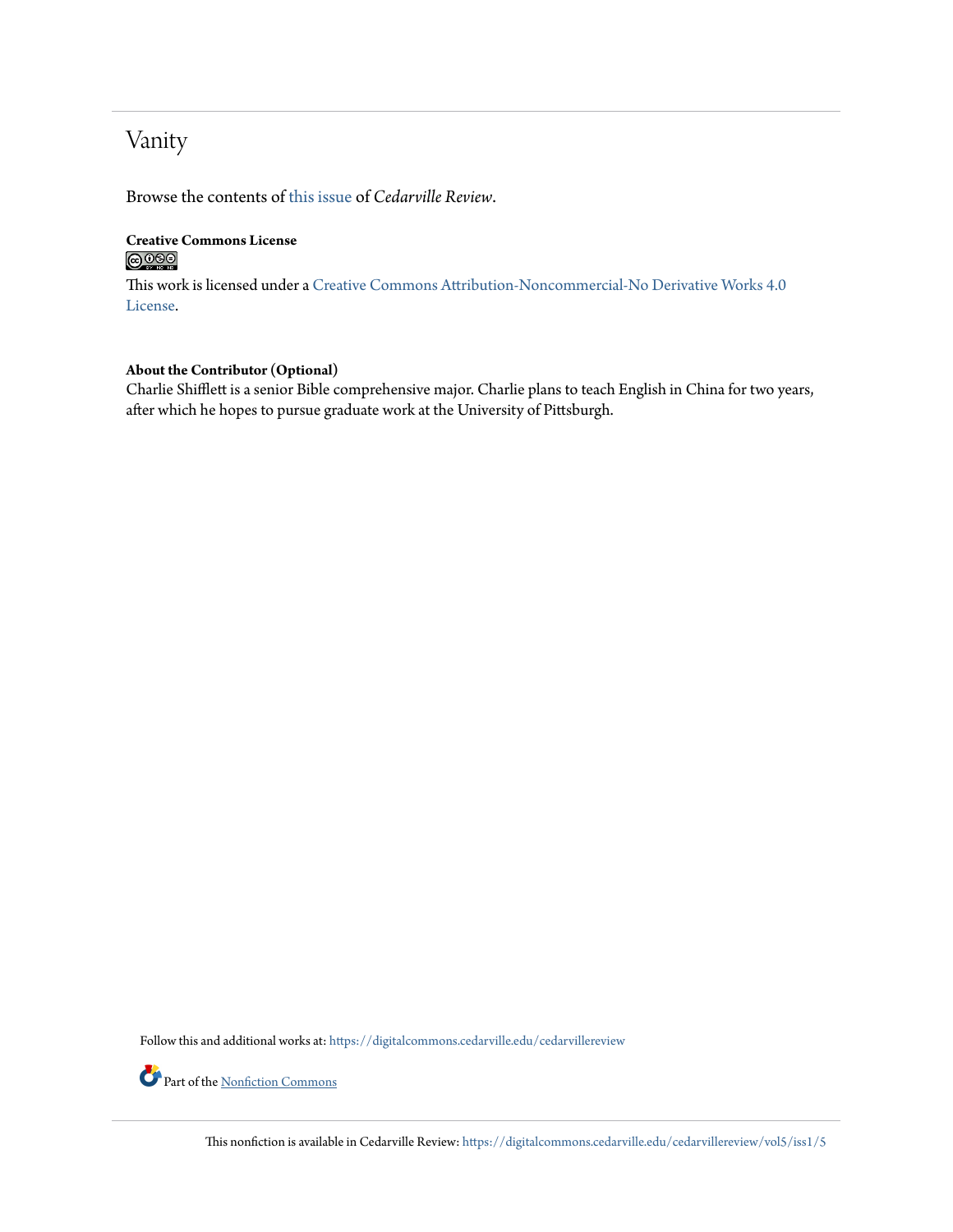# Vanity Charlie Shifflett

#### I.

It's just before the trees become grizzly brooms, barren of leaves like mannequins, exposed and naked. Autumn reds and yellows, oranges and browns, warm the ice that is my heart, sullen, lost amid a world of urgent worries. Slowly the leaves divorce their lifelines and surrender to gravity. I am falling too, towards a fickle earth that will break me down, just another leaf in a compost pile. The streets of Yellow Springs have recently been re-paved—their dark smoothness broken only by the crunch and whir of fallen leaves near the curb. Scraps of red and yellow, orange and brown, flurry above, Fall's attempt at snow. And, suddenly, I'm cold, with no one to warm me.

# II.

The woman on the Weather Channel distracts me, oddly so. I try to imagine her person, her face, outside the context of storm warnings and radar screens, without the layer of make-up and the business suit. Red tape runs along the bottom of the television screen and announces impending danger with the concise urgency of a wartime message, a sudden interruption to the airwaves announcing another victim of biological warfare, or that a plane has taken out another one of the world's largest buildings. Another window (next to the one that's rambling on about cold and warm fronts

colliding) relays the coming danger in real time—dark skies and bending trees that seem ever more dangerous from my second story vantage point: I feel the wind's invisible terror through double-paned glass as it snatches leaves from their perches like eggs from a nest, humans from a building.

#### $\mathbf{I}$

On impulse I visit a graveyard, its grass neatly lined with slanting stones, synthetic flower arrangements, and quaint trees more fitting for a suburban neighborhood. Indeed, I am reminded, this is a neighborhood of sorts. Will they mind if I trespass, not knowing or lamenting a single of the dead who claims such a sliver of real estate? The wind whips leaves across the path, and between insoluble headstones; they scamper like rodents do for cover, but all in one direction, all towards one end. An old couple wearing wind-breakers, unzipped and flowing with the wind, struggle the invisible force to place a large, synthetic flower arrangement on a tall, steeple-like gravestone. Their minivan idles ahead on the pebbled path, slidingdoor open. The wind, though, seems too much for them to bear-both tucking their heads forward like children trying to cross a finish line. The gentleman almost falls, blown like a beachfront palm, held up only by his wife of seventy years. Suddenly, he gives up trying to secure